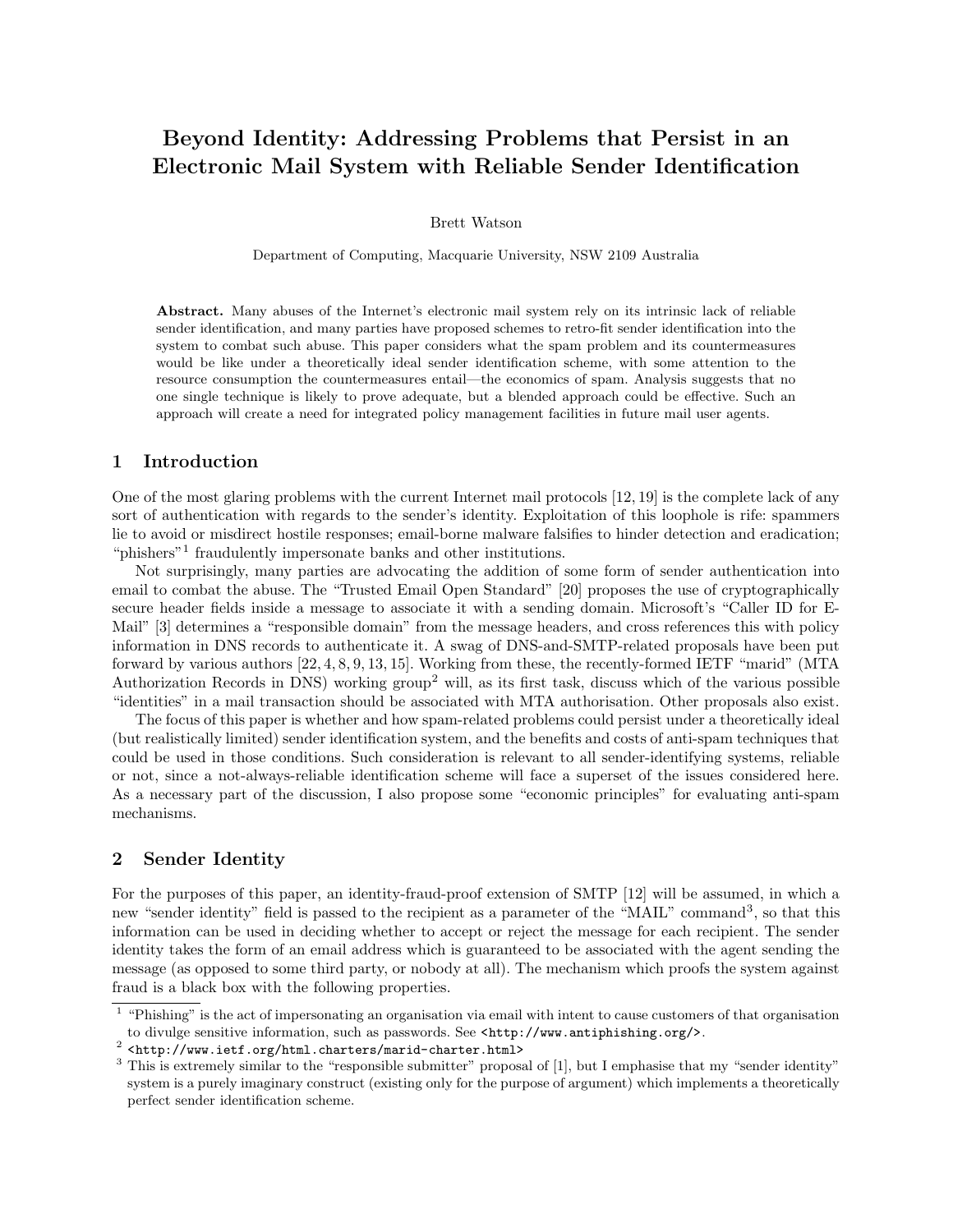Verified Sender Addresses. Each message has an associated sender identity in the form of a valid email address belonging to the agent responsible for sending the message. There is no special guarantee that mail sent to this address will be handled in any particular way—it may be that the sender's policy is to refuse all incoming mail—but the address is guaranteed to be under the administrative control of the sending party, not some unrelated third party. This is the most important guarantee offered by the system.

Illustration. Alice has the email address alice@wonderland.example. She may use this as her sender identity, and rest assured that nobody else can use that identity without her express permission.

No Guarantee of Personal Identity. The most important limitation of the system is that it does not guarantee any kind of one-to-one relationship between sender identities and persons, real or legal. An email address will be under the administrative control of a person or persons, but the system provides no direct means to identify those persons. Consequently, a given person could have many email identities, and a recipient would not necessarily be able to determine that those identities were all associated with a common person.

Illustration. Bob has never met Alice. He has no idea that Alice-the-person is uniquely associated with alice@wonderland.example. He has no reliable way of associating persons with email addresses outside his own administrative control. From his perspective, alice@freemail.example may (or may not) be the same person as alice@wonderland.example.

Low Barrier to Acquiring New Addresses. The system does not make it any harder to obtain new email addresses (identities). Registering a domain is sufficient to grant the registrant administrative control over all the possible email addresses in that domain, and no further expense is required to make those addresses verifiable.<sup>4</sup>

# 3 Identity-Based Policies

The sender identity is one possible data point on which a policy can be based. Given verified sender addresses, that data point can't be falsified, so any limitations in identity-based policies under those conditions will be intrinsic to the policies. The two broadest and simplest forms of policy are "blacklisting" and "whitelisting", being lists of exceptions to a default policy of "accept all" and "reject all", respectively. Many subtle variations on these policies are possible, some of which will be considered in section 5.

The practically infinite number of possible email addresses will ensure the ongoing requirement for a "default policy" no matter how many other explicit rules are applied, and the decision boils down to a choice of "accept or reject" (with some additional leeway regarding the timing of this decision). The most interesting problems centre around this "default policy", particularly the case of dealing with a sender identity that has not been encountered before.

Illustration. Alice is particularly picky about her email: she only accepts messages from senders she has granted explicit permission (i.e., she has a whitelist; a default policy of "reject"). Bob, on the other hand is interested in receiving mail from persons with whom he's had no prior contact, so his default policy is "accept".

The application of a simple whitelist turns the recipient's experience into that of a closed community: so long as all members of the community are well-behaved, there will be no problems, and miscreants can always be punished by ostracism. The barrier imposed by a whitelist can't be circumvented (given reliable sender identification), so it's an excellent mechanism from a technical perspective, but the closed community so established is not universally desirable: many people want to be contacted by parties with whom they've

<sup>4</sup> Those who advocate the creation of measures which actively increase a spammer's costs may consider this low barrier a misfeature. This is a significant point, and the question of costs will be given further consideration in section 4.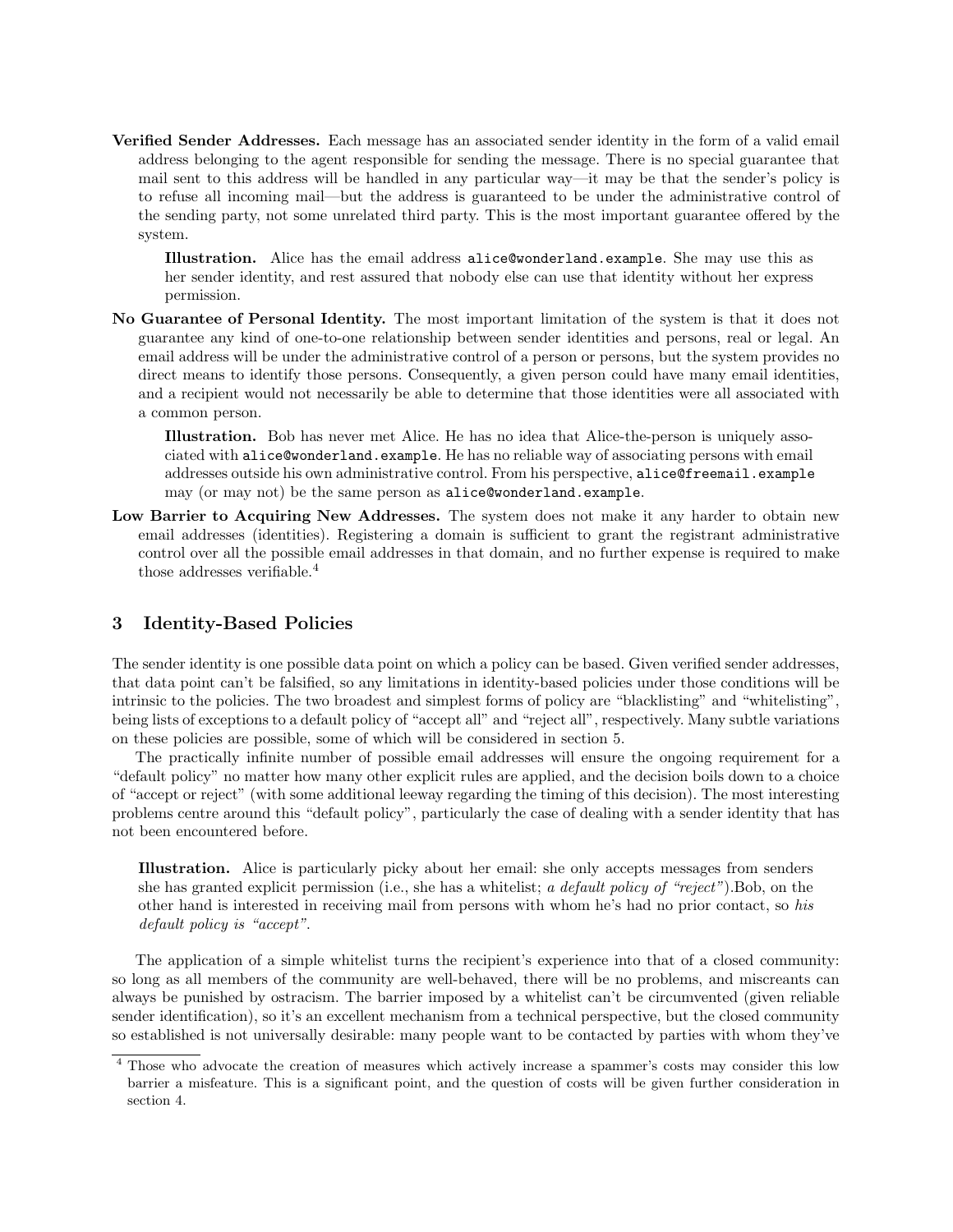had no prior dealing, or no prior dealing via email, at least. Under these circumstances, simple whitelisting will not produce the desired effect.

The only alternative under consideration at the moment is a default policy of "accept". Just because a message is accepted doesn't mean that it will be read—a message accepted by application of the default rule may well be pre-sorted into a "low priority" folder, for example—but it must be accepted if it's to be given further consideration at all. The presence of this default "accept" rule creates an opening for undesirable email (such as spam) which no amount of subsequent blacklisting can fully rectify: the potential identity space covered by this default rule is effectively infinite, and a nuisance sender can go on adopting new identities ad nauseam.

Illustration. Bob has found his way onto a spammer's list of addresses, and sender identity isn't helping him deal with this situation. Bob has received the same advertisement via email five weeks in a row, but each time it's from a sender identity that he has not encountered before. Blacklisting the sender has no effect, since the spammer never uses the same identity twice. So long as Bob maintains his default rule of "accept", the spammer can readily succeed in delivering his advertisement to Bob.

Actively evasive senders can work around identity-based blacklisting, but they aren't the only problem. A large body of senders who aren't deliberately evasive can pose much the same problem by sheer weight of numbers: receiving a million messages from a million genuinely distinct people is no better than receiving a million messages from one spammer with a million identities<sup>5</sup>. And if worm-infested computers mail out copies of their particular pox using an honest sender identity (the identity of the machine's owner) instead of a forged one, this is cold comfort to a person being inundated with the unwanted messages.

#### 4 An Economic Analysis

Apart from their limitation with regards to establishing new contacts (a limitation which can be worked around—a matter to be considered in section 5), whitelists appear to be a very effective anti-spam mechanism. Indeed, with reliable sender identification, they are almost ideal. Many benefits of whitelisting can only be appreciated when the situation is considered from an economic perspective, however, so I'll now engage in an informal economic analysis of the situation.

#### 4.1 Value and Cost

Unwanted messages have no value (or even negative value) to the recipient, but the sender has a rather different perspective on the matter. Despite considerable variation in the aims and goals of hostile senders, the messages they send must achieve the following three goals in order to realise any value.

- The message must be sent to a valid address.
- The message must be delivered, passing any filters applied by the recipient (and intermediate handlers).
- The recipient <sup>6</sup> must act upon the message in the desired manner.

Whitelists *devalue* spam (from the sender's perspective) because they throw up a barrier at point number two—a barrier that can't be circumvented, given reliable sender identification—but there's more to the story than this. Unwanted email messages have value to the sender only when they meet the criteria above, but they bear some kind of cost (in the general sense of "resource usage") to all involved parties whether the criteria are met or not.

- The sender allocates resources to the construction and transmission of the message.
- Intermediate network providers carry the traffic associated with the transmission of the message, and perhaps store it for some time.

<sup>5</sup> CAUCE uses a similar argument in claiming that "opt out" is a bad idea for email [6].

<sup>&</sup>lt;sup>6</sup> In the case of email-borne worms which attempt to exploit software vulnerabilities, the software itself (rather than the user of that software) is the intended recipient.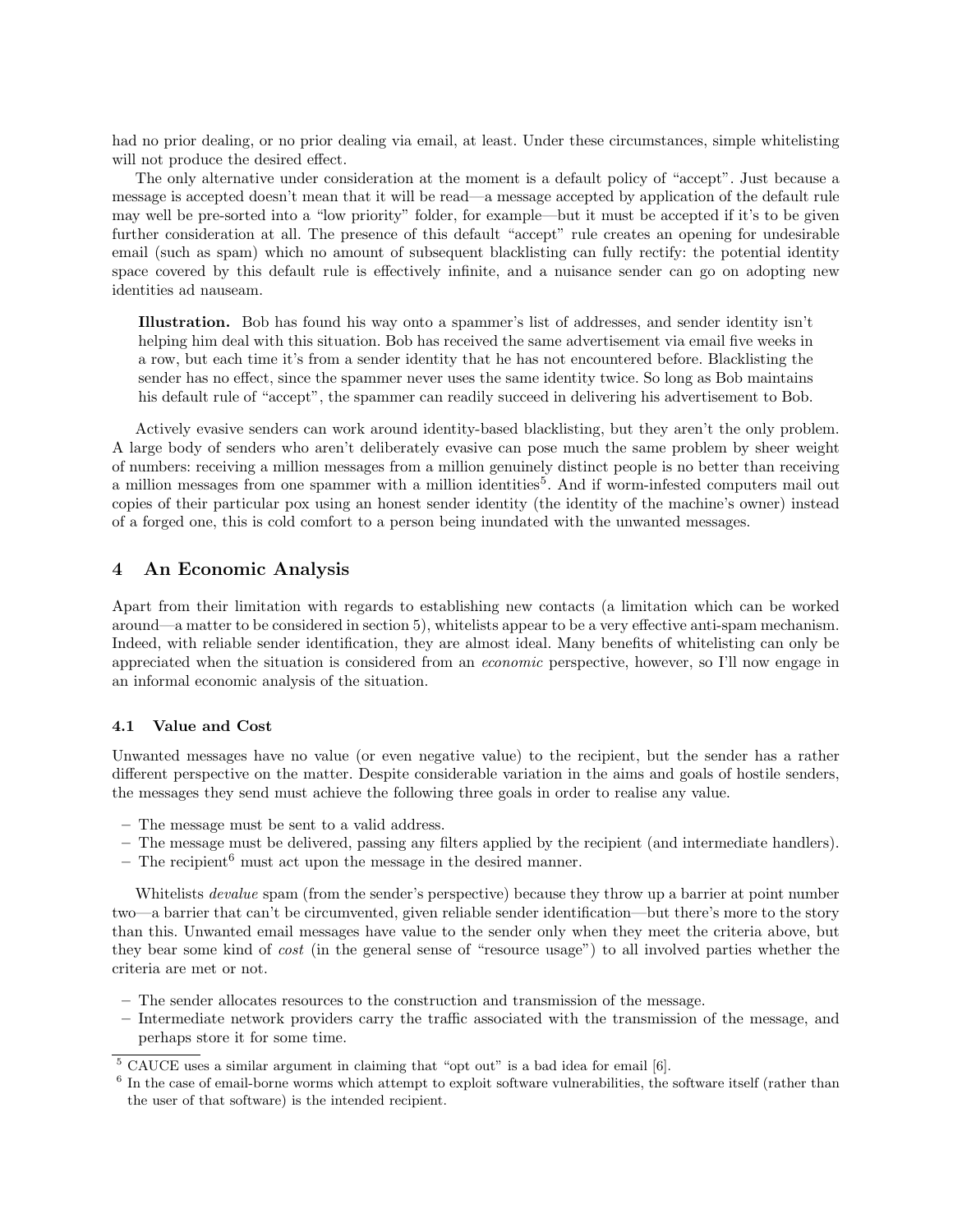– Further network, storage, and CPU resources are used in the final receipt of the message, plus manual processing if the recipient is a person.

The distribution of these costs is the other major economic consideration. Whitelisting can be carried out manually (a process sometimes called "Just Hit Delete"), but this introduces a large manual processing cost which the recipient would rather eliminate. A sensible implementation of a whitelist will have cost minimisation as a goal. It will be automated, lightweight, and scale well under increasing load. Such goals aren't very challenging for whitelists, so we tend to take them for granted.

The sender identification system I have postulated provides the identity at an early stage of the protocol, allowing the message to be rejected before the DATA phase, and thus conserving network resources. This is cheaper to the recipient than identification via cryptographically signed messages, for example, which necessarily involves downloading and verifying every message. Both schemes are equally effective as whitelists, but the former uses substantially less of the recipient's resources.

In an article titled, "The Economics of Spam" [2], Eric Allman says of cost distribution, "ultimately we have to reassign costs from the recipient back to the sender." This is not necessarily the case: a whitelist which does a good job of cost minimisation will be very cheap from the perspective of the recipient and intermediates, but it may also reduce costs for the sender. The transmission of a message is, after all, a two-ended process, and every byte of bandwidth that the recipient saves by rejecting a message early in the protocol is also a byte saved by the sender. So although no recipient costs are reassigned to the sender, the whitelist is still a success because the following criteria are met.

- The cost of performing the filtering is nearly zero, even under heavy pressure of incoming junk.
- The recipient's net experience is "junk-free email": all wanted mail is delivered, and all unwanted mail is not.

We do not have to make the punishment of bad senders our direct aim; any solution which meets the above criteria will be entirely sufficient, and will probably starve the bad senders out of the email system as a matter of consequence anyhow. The main reason for shifting costs from recipient to sender is not to increase costs for the sender, but to reduce costs for the recipient.

#### 4.2 Escalation and Inflation

Hostile senders and unwilling recipients engage in an adversarial game: the senders try to gain value from successful nuisance emails, and the recipients try to avoid the costs of dealing with such mails. If senders are not getting a satisfactory number of successes, then an obvious remedy is to increase the number of messages sent, since the cost per message is very low. The situation lends itself to an escalating war.

You could also think of this effect as "spam inflation": the average value of a single spam email (to the spammer that sends it) is very low, and effective anti-spam measures drive this average even lower. In order to recover lost value, a spammer must find a way to counteract the filtering (and drive the average value back up), and/or simply generate more spam. Specific attempts to counteract filtering may increase costs (such as network traffic) as a side-effect, such as when spammers add "word salad" to trick text-based filters, or send the same message from several hosts to avoid IP blocklists.

This problem of escalation or inflation is why it's necessary for filtering to be very cheap to the recipient under higher than normal email loads: successful filtering is likely to *encourage* such a load, so it ought to be anticipated. For any proposed anti-spam mechanism, we should ask the question, "can I afford to engage in a protracted war of escalation with this weapon?" We should also consider the environmental impact of such a war (its impact on the rest of the network): an anti-spam mechanism is of dubious value if, as a side-effect, it generates so much traffic that all network services are degraded.

## 5 Sophisticated Policies and Mechanisms

A successful anti-spam system gives the recipient a junk-free email experience cheaply. In order to achieve the junk-free email experience, we need to deprive hostile senders of valid addresses, or prevent successful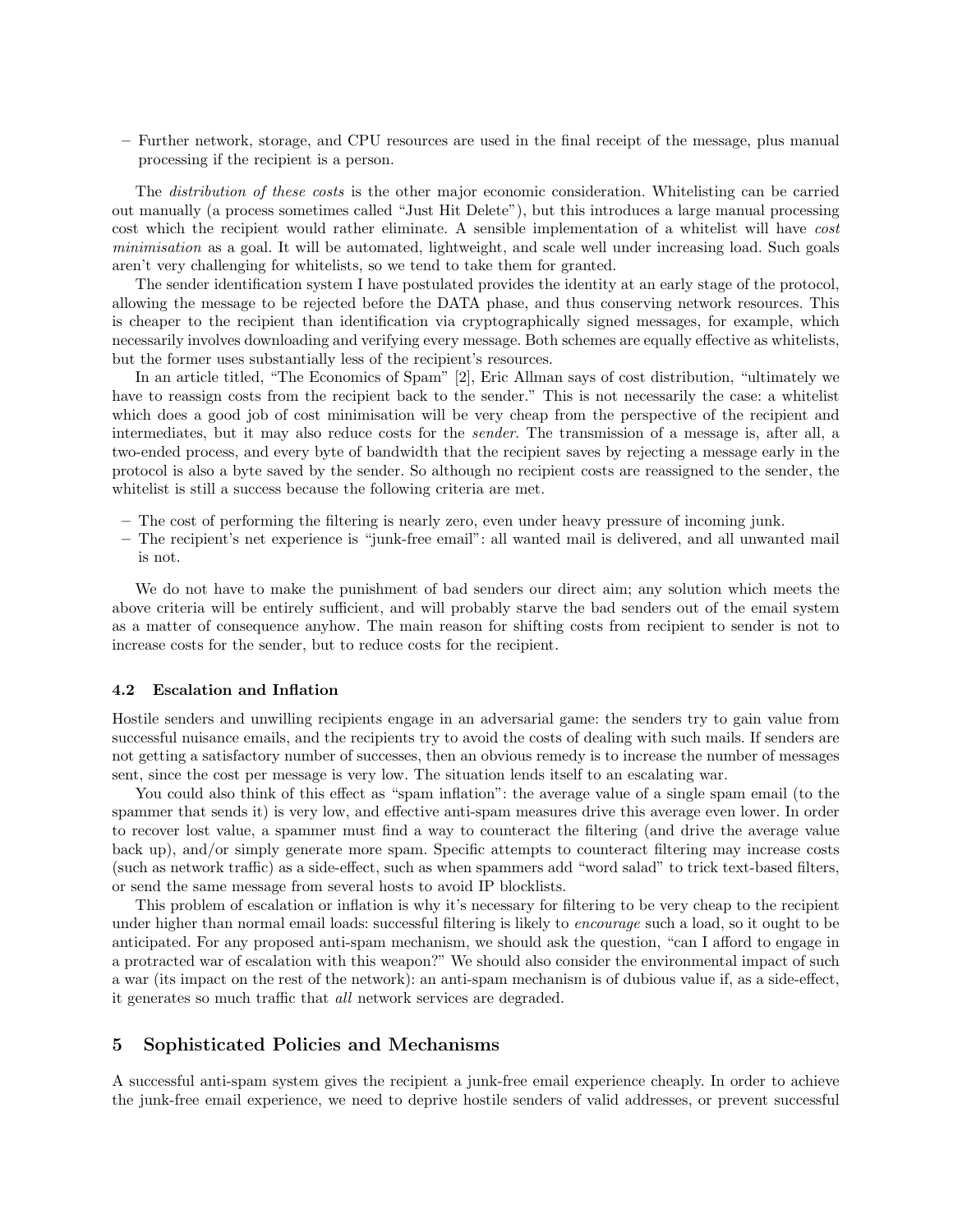delivery of junk messages; the "cheaply" part means that the mechanisms for achieving this must not be taxing on the recipient's resources. I'll now consider a broader range of more sophisticated mail policies and mechanisms intended to prevent spam, with particular reference to their costs, and the degree to which they benefit from reliable sender identification.

#### 5.1 Limited Disclosure

One approach is to treat the recipient email address as sensitive data, and prevent its disclosure in places where it is likely to be noticed by undesirable senders, the rationale being that this will deprive those senders of the address. In a study by the Center for Democracy & Technology [5], public web pages were found to be by far the most popular source of email addresses for spammers: email addresses on a public web page in clear text attracted a significant amount of spam fairly quickly. But even following best current practices in address-harvester-avoidance is likely to merely delay public disclosure, not prevent it. Any party that can use the address can also disclose it, perhaps unwittingly by sending a message to a publicly-archived mailing list with a "Cc:" to the sensitive address.

Limited disclosure is a highly unreliable strategy, subject to sudden and severe failure for reasons beyond the control of the address owner. At best, it is a component in a larger strategy. It is mostly noteworthy for its cheapness: it costs little to include it in a broader strategy where practical.

#### 5.2 Greylisting

"Greylisting" [11] is an interesting variation of blacklisting in which a sending host is presented with "temporary failure" responses for a certain time period after its first attempt at delivering mail for a particular sender-recipient pair. This eliminates all email which is sent opportunistically, rather than using the proper timeout and retry strategy mandated by SMTP, and a significant amount of undesirable mail falls into this category. Furthermore, the delay in acceptance gives the sending host more time to find its way into a blocklist (such as SPEWS<sup>7</sup> or many others<sup>8</sup>), which it will do if it is being a public nuisance, and then the message can be rejected outright.

Greylisting offers some interesting possibilities in the context of reliable sender identification. Explicitly whitelisted senders can be exempted from the greylisting delay, while unrecognised senders can be subjected to it. Sender identification also adds the possibility of a blocklist based on the sender's domain name (rather than the sending host's IP address), a practice which is already in limited use<sup>9</sup>. At the end of the greylisting period, the sender could be added automatically to the whitelist if there is no evidence that the sender is a public nuisance. (This whitelisting could be converted to a blacklisting by the user or a downstream filtering mechanism if it turns out to have been misguided.)

The costs of greylisting are relatively low: the recipient system must maintain a temporary list of {host, sender, recipient} "triplets" (Harris' term) relating to the greylist timing, and may also need to perform DNS lookups for blocklists, if any are being used. SMTP traffic is slightly increased due to the temporary rejects, and sender costs may also be slightly increased due to prolonged storage of the message.

#### 5.3 Self-Serve Whitelisting

Another option is to operate a whitelist and provide a publicly-accessible means for potential correspondents to add their addresses to the list. This makes public disclosure of the address basically harmless, which is a desirable property. Hostile senders must react to this situation by automating the task of requesting whitelist entries, so the whitelisting mechanism must have resistance to automated responses as a design goal. To this end, it may employ a CAPTCHA<sup>10</sup>, or similar. Such a system is intended to be useful only to human correspondents; other arrangements must be made for machine-generated messages, or mailing lists.

 $7$  <http://www.spews.org/>

<sup>8</sup> <http://www.spews.org/lists.html>

<sup>9</sup> <http://www.rfc-ignorant.org/how\_to\_domain.php>

 $10$  <http://www.captcha.net/>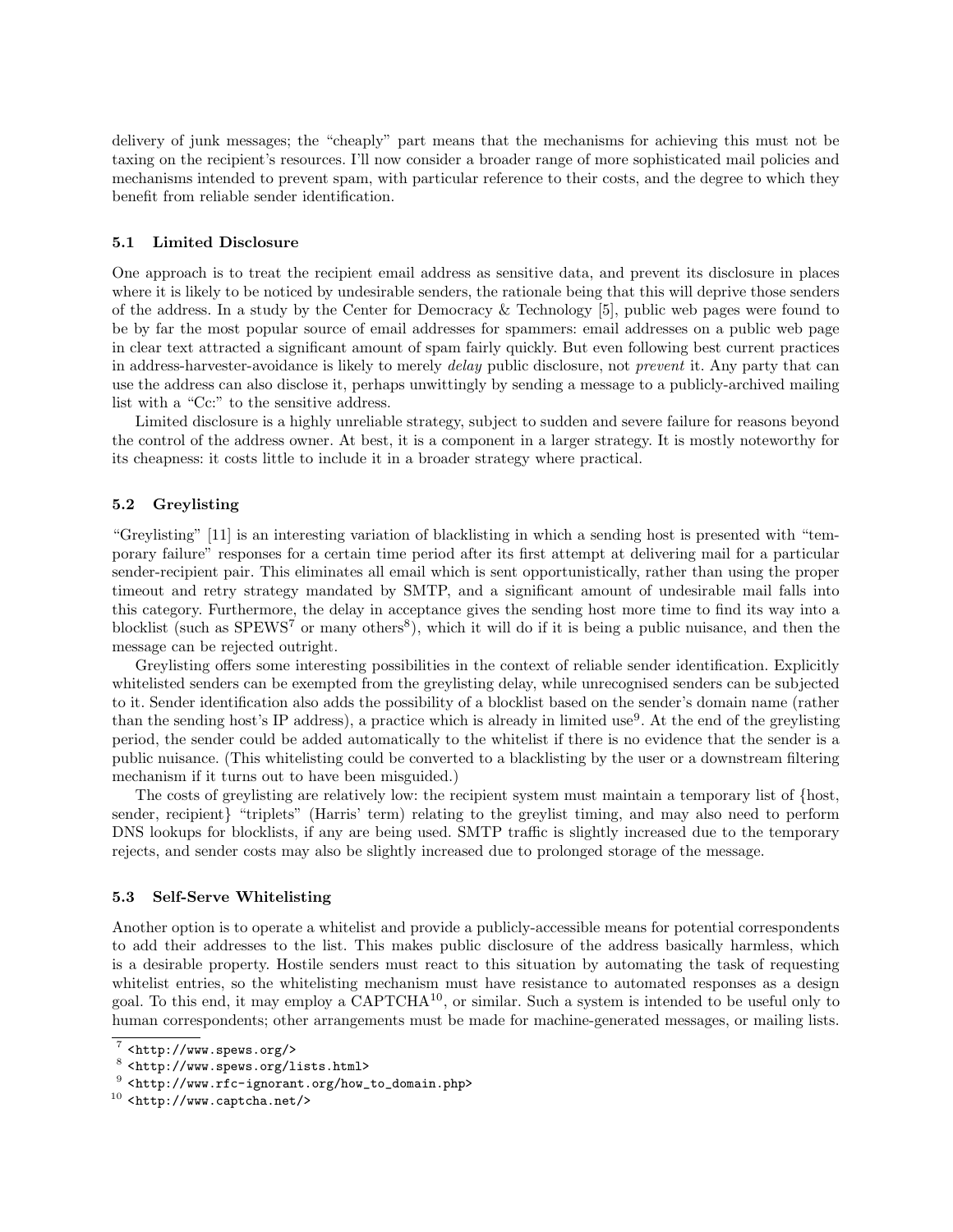There are two obvious channels through which this "self-serve whitelisting" can happen: email, and the web. Other channels are theoretically possible, but I'll limit my evaluation to these two channels.

If the email address in question is published on a web page, it can easily be accompanied by a form through which to perform the whitelisting, and this will be minimally disruptive to those who discover the email address in this manner. So long as the form successfully meets the goal of resisting automated requests, this ought to present a low cost to the recipient and cause no environmental harm. A significant drawback of the system is that it is not well suited to cases where the email address is published in a medium other than the web, such as a business card or a mailing list, since the sender will not have any access to the whitelisting mechanism. It may be necessary for a web-based system to fall back to email-based negotiation to handle cases like this.

Whitelist negotiation via email is already in fairly widespread practice under the banner of "Challenge/Response"  $(C/R)$ . Mailblocks has a patent for this process and has engaged in some litigation over the matter [16], as well as providing a spam-filtering service based on the technology. Brad Templeton has been running a  $C/R$  system since 1997 [23], and has a number of opinions on the qualities a good  $C/R$  system should possess. John Levine has expressed a number of fundamental concerns about C/R, to the extent that he makes the dramatic claim, "challenge systems will destroy e-mail as we know it." [14]. His most serious reservations about C/R are addressed squarely by reliable sender identification, and the remainder are resolved by good practices, so  $C/R$  remains well worth considering in the current context.

But how well does  $C/R$  fare, in terms of cost to implement? If we accept Templeton's  $C/R$  principle. "don't force users to re-send mail", then our system must (at minimum) accept and store all incoming default-rule mail in a holding area for a grace period, in addition to mailing the appropriate challenge back to the sender. This is quite expensive for the recipient, relative to the simple whitelist, especially in terms of storage requirements. A possible way to reduce the costs of C/R is to blend it with greylisting. Rather than accept and hold an incoming message, stave it off with a temporary failure response, and mail out a challenge. If the response arrives within an acceptable time-frame, the message is accepted; if not, the temporary failure response is upgraded to a permanent failure. This saves the recipient some storage space, but the intrinsic overhead of C/R management remains, and it's not obvious that the cost will be painless under a large incoming junk load, given that each has the potential to cause a challenge to be mailed out.

Email based challenges also have the unavoidable property that they're impolite. With a web-based challenge, at least, the sender faces the challenge up-front; but with an email-based challenge, it's an unexpected irritation which arrives at a time when the sender thinks his job is finished. It would also be pretty rude to solicit help about a matter on a public mailing list and then expect your correspondents to jump through the C/R hoop in order to help you out. Indeed, if we follow Brad Templeton's advice about C/R closely, there will be a large number of cases where we simply should not consider it as an option.

#### 5.4 Disposable Email Addresses

Malicious senders can use identity-hopping to avoid blacklists, but a recipient can also use identity-hopping to avoid presenting an easy target to a malicious sender. This brings us to the idea of "disposable email addresses" (DEAs)<sup>11</sup>: addresses which can be generated and abandoned at whim. Such an address is intended to hold a low intrinsic value to its owner, such that it is feasible to leave it completely unprotected by filters of any kind, and simply retire the address if it starts to get abused. Like "limited disclosure", DEAs are an attempt to deprive hostile senders of valid addresses. They can be combined with limited disclosure, and provide a much-needed improvement on that scheme alone, since they provide a recovery path when limited disclosure fails. So long as the administrative overheads of address management can be kept sufficiently low, the costs of dealing with mail to a dead address are about as cheap for a recipient as can reasonably be expected: on a par with whitelists (if not slightly cheaper, since there is no whitelist).

Disposable email addresses offer an interesting alternative to the self-serve whitelisting system mentioned earlier: rather than have prospective correspondents add themselves to a whitelist via a web-form, the recipient could use a similar form to generate disposable addresses on demand. Also, as per self-serve whitelisting,

<sup>&</sup>lt;sup>11</sup> A general introduction to the concept of DEAs, and links to providers of DEA services can be found at  $<$ http: //email.about.com/cs/disposableaddr/>.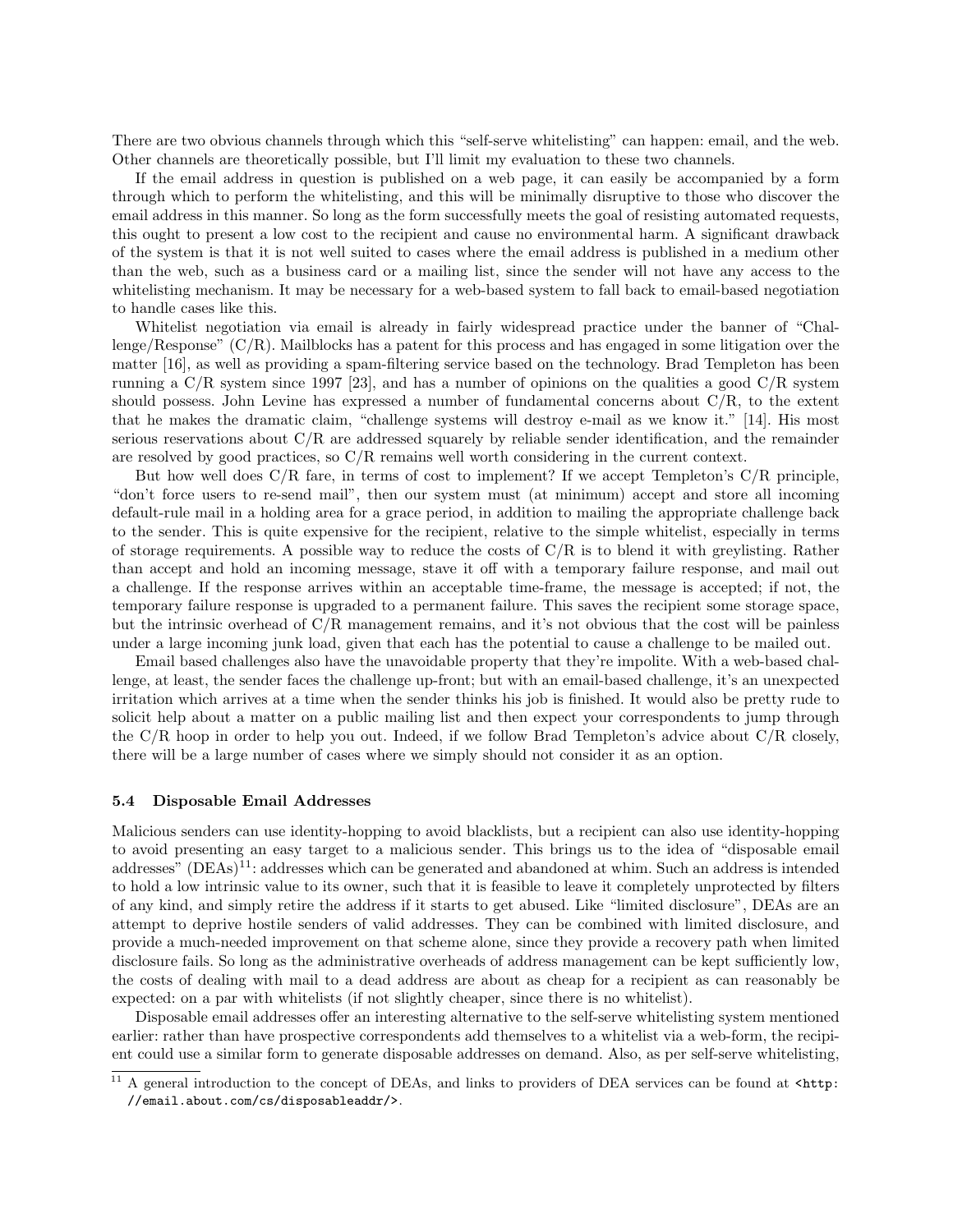the request for an address could come via email (to a special address handled by an autoresponder). Such a technique is included in a system by Gburzynski and Maitan [10], in which a "master alias" address responds to incoming mail with a reply containing a newly generated "quick alias" address (accompanied by a CAPTCHA to protect against address harvesting). DEAs are also interesting in that they don't require sender identification at all, although they can benefit from it: Seigneur and Jensen describe a technique entitled "Rolling Email Address Protocol" [21] for recovering from a situation where a useful email address starts to attract unwanted correspondence, but the application of a sender-whitelist to the address would seem to be a much simpler solution, given reliable sender identification.

DEAs have a couple of practical drawbacks which limit their present usefulness. For one, the predominant MUA protocols [17, 7] do not offer any kind of direct support for the concept, so address management can be a bit of a nuisance. Also, mail users are not typically allocated a namespace in which to create disposable addresses, unless they are managing their own domain. Many MTAs support the concept of a user-managed address-space in one way or another [18], but tools which implement DEA management are still very much add-ons to the mail system at large. "Tagged Message Delivery Agent" (TMDA)<sup>12</sup> is one well-established such add-on, capable of creating time-limited addresses, among other possibilities. Future mail protocols should examine ways in which management of DEAs can be integrated, since they're a very useful concept.

DEAs are also limited in that they must not become too valuable to discard. You can't sensibly print one on a business card, since you'd then invalidate all the business cards the moment you were obliged to discard the address. Nor would it be sensible to supply one to a large group of people as an on-going point of contact, since it would be relatively expensive for all concerned to go through the process of updating their records every time the address is replaced. DEAs require a different approach: instead of supplying a large group with a single email address, you supply individual disposable addresses to each member of the group. If any given address starts to become a problem, you need only expire that one address and supply the member who was using it with a new address. It could be argued that DEAs create the need for a certain amount of re-training for email users, because of differences like these.

## 6 Conclusion

Although most of the investigated approaches show some promise, it's immediately obvious that none of them offers a "silver bullet" solution (even given the advantage of reliable sender identification), and none are appropriate to all possible email scenarios. Limited distribution is likely to fail sooner or later. Greylisting won't catch a sender that properly implements the SMTP retry strategy, and although it improves the effectiveness of blocklists, there's no reason to think it will make them perfect. Self-serve whitelisting via the web works very well in the specific case that a sender encounters the email address and the self-serve form up-front, but deteriorates in the other cases. C/R becomes modestly workable in an environment with reliable sender identification, but still puts an impolite burden on legitimate correspondents. DEAs are quite versatile, although they will unavoidably have some management overhead, but they're inappropriate for obvious needs like printing on a business card.

Fortunately, we don't need a silver bullet: the surveyed options can coexist; we can adopt multiple methods, selecting the tools best suited to the particular situation. DEAs require that a namespace be allocated to the recipient, and if we are going to allow a recipient management of their own namespace, we should also allow them to select which policies and mechanisms are behind each name in that space. This allows users to construct a blended defence against hostile senders, varying the defence mechanisms to suit the desired senders, rather than obsessing over the hostile ones.

Illustration. Bob owns the domain "csg.example", and he's decided to use the email namespace offered by his domain to his advantage. From now on, he'll have several mail addresses in that domain instead of just using bob@csg.example as he has in the past.

– bob@csg.example will now be protected by a whitelist, and reserved for preferred correspondents. The spam that has been arriving at this address will cease to be a problem for him.

 $\frac{12}{12}$  <http://www.tmda.net/>